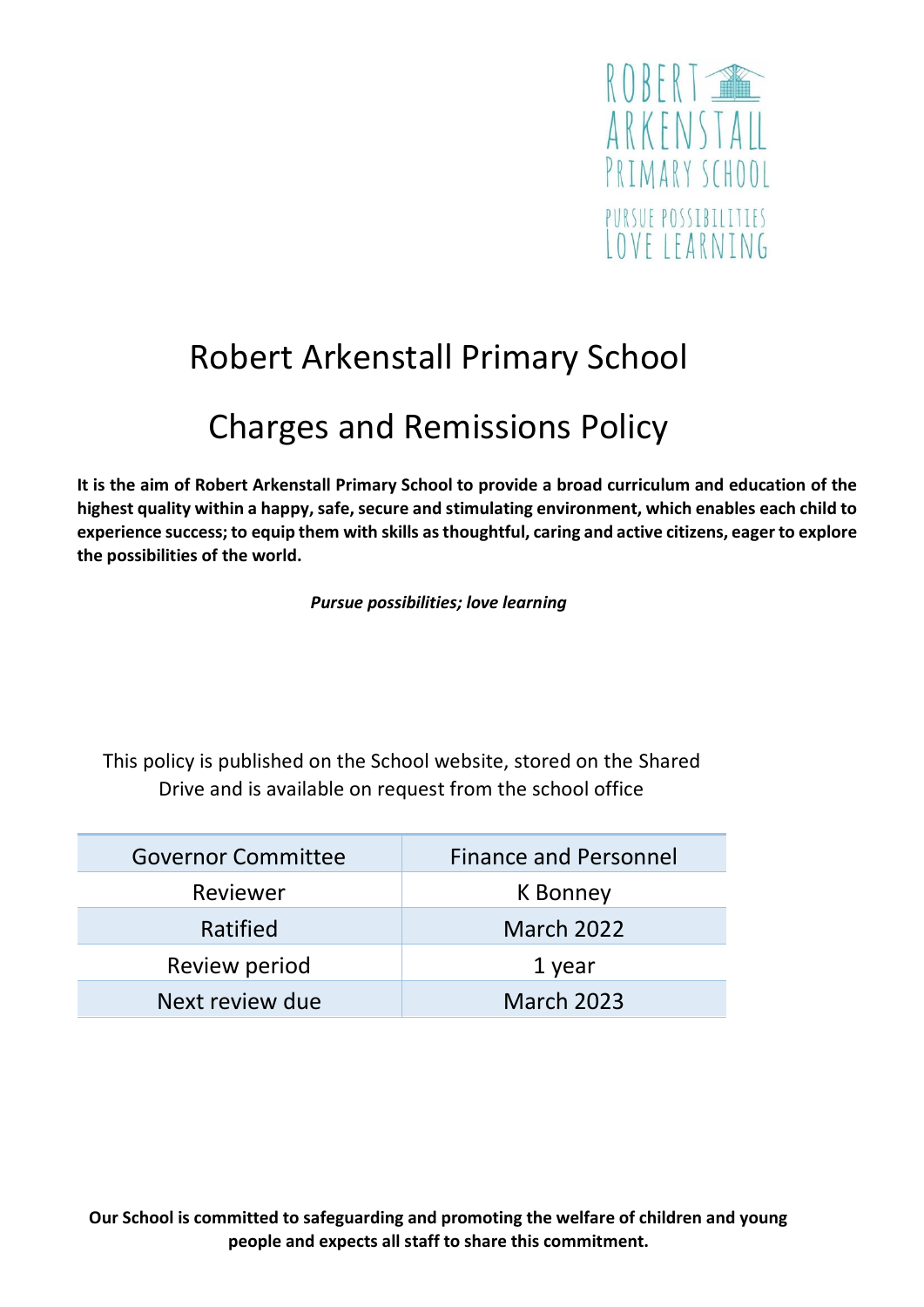#### **Introduction**

We recognise the value of providing a wide range of experiences to enrich and extend pupils' learning and to contribute to their personal development. We aim to promote and provide such experiences for the pupils of the school, both as part of a broad and balanced curriculum and as additional optional activities.

However, many of these activities have an associated cost and cannot be provided unless voluntary contributions are received or parents are charged for the cost.

This policy will set out the circumstances in which charges will or will not be made for school activities and when charges may be waived in order to ensure that all pupils have an equal opportunity to benefit from school visits, curricular and extra-curricular activities.

#### **Statement:**

The policy complies with the requirements of the Education Act 1996.

Where 'parent' is referred to this will include adults with a responsibility for the pupil.

We aim:-

- To make school activities accessible to all pupils regardless of family income
- To encourage and promote external activities which give added value to the curriculum
- To provide a process which allows activities to take place at a minimum cost to parents, pupils and the school

To respond to the wide variations in family income while not adding additional unexpected burdens to the school budget

#### **Education during School Hours**

The DfE in its guidance to School Governors states that: "education provided during school hours must be free. The definition of "education" includes materials, equipment and transport provided in school hours by school to carry pupils between the school and an activity." It goes on to advise that: "although schools cannot charge for school time activities, they still invite parents and others to make voluntary contributions (in cash or in kind)."

When additional costs are incurred by Robert Arkenstall Primary School to enhance the curriculum opportunities for the pupils, parents may be requested to make voluntary contributions. No pupil will be left out of an activity because his or her parents cannot or will not make a contribution of any kind. However, if not enough voluntary contributions are received activities may not be able to go ahead.

#### **Education Outside School Hours**

The DfE in its guidance to School Governors states that: "Parents can only be charged for activities that happen outside school hours when these activities are not a necessary part of the national curriculum or religious education. No charge can be made for activities that are an essential part of the syllabus for an approved examination. Charges may be made for other activities that happen outside school hours. The Education Reform Act 1988 described activities, which can be charged for as "optional extras".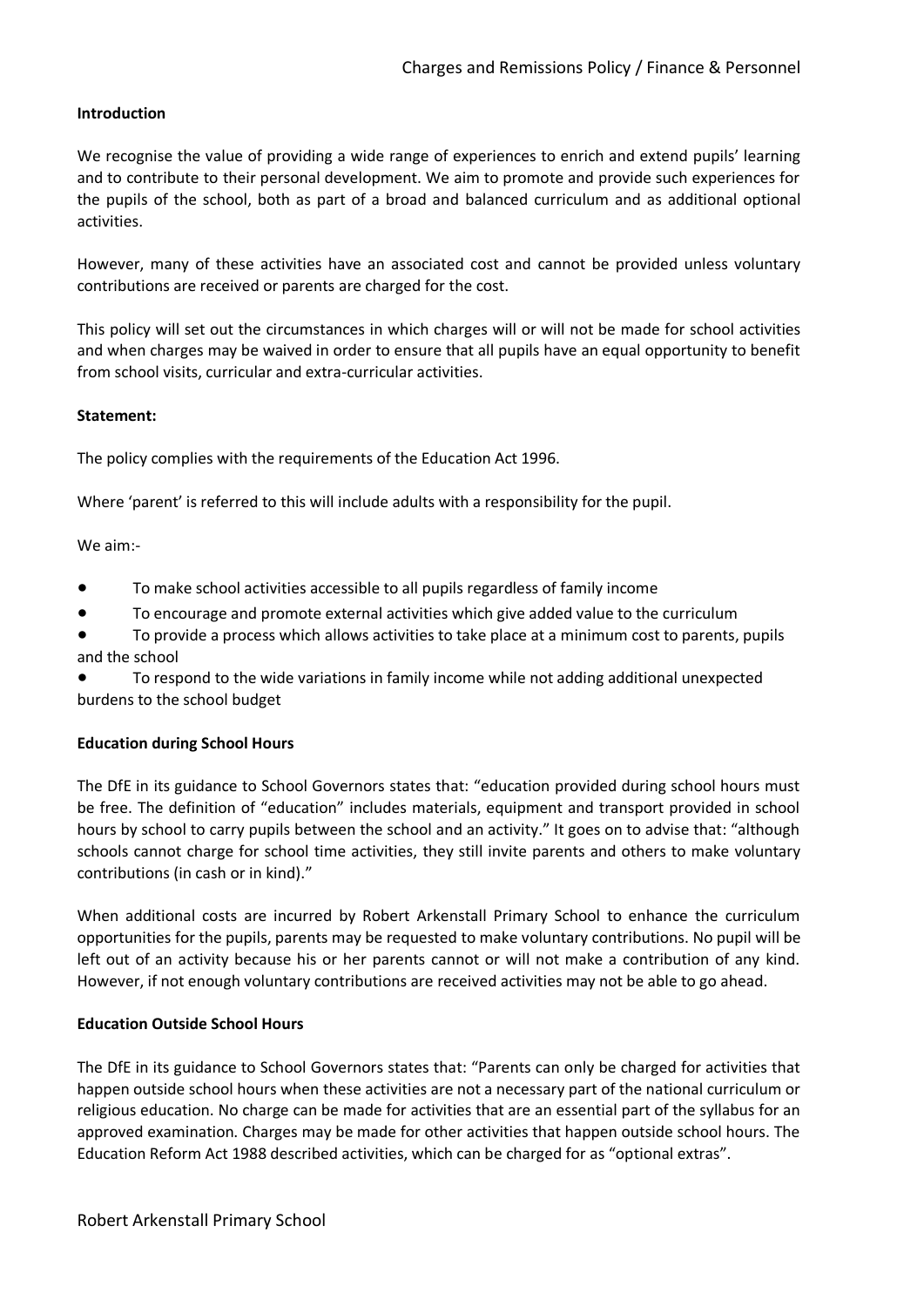#### **Remissions**

To ensure that access to activities reflects intentions, Robert Arkenstall Primary School will implement the following Remissions Policy.

Where pupils are currently eligible for Free School Meals (FSM) or their parents are in receipt of certain benefits (see Appendix A) the Governing Body will observe its statutory requirement to remit in full the cost of board and lodgings for any residential activity that the school organised for the pupil if the activity is deemed to take place within school term time.

There may be cases of family hardship which make it difficult for pupils to take part in other particular activities for which a charge is made. When arranging a chargeable activity parents are invited to apply in confidence for the remission of charges in part or in full. Authorisation of remission will be made by the Headteacher in consultation with the Chair of Governors.

#### **Data Protection of pupils and families**

Teachers will ensure that these children are not publicly identified and stigmatised. This is particularly important as the fear of stigmatisation is often a key element in the non-take up of Free School Meals.

#### **CONTRIBUTIONS**

Voluntary contributions will be requested to help with providing activities even though they may be part of the normal school day or part of the National Curriculum. Parent of pupils in receipt of FSM will not be asked for contributions to day trips and swimming lessons in accordance with our spending plans for Pupil Premium Funding.

#### **\* If sufficient contributions are not received an activity may be cancelled. \***

#### **Charges:**

The school reserves the right to make a charge (for which remission may be available for pupils eligible for Pupil Premium Funding or if parents are in receipt of certain benefits \*see appendix A) for the activities and items detailed below:

Trips which are not part of the school curriculum or are outside the school day (considered as Optional Extras under DfE Guidance)

After school and pre-school clubs

Music tuition if it is not required for the National Curriculum and is provided for an individual pupil or for groups of pupils.

The school reserves the right to make a charge (for which remission may not be available) for the items below:

● Damage to school property - the cost of replacing any item, such as a broken window or defaced, damaged or lost book, where this is a result of a pupil's behaviour.

- Damage to school books (Reading scheme)
- Damage to school I.T. equipment including Chromebooks which are loaned for use at home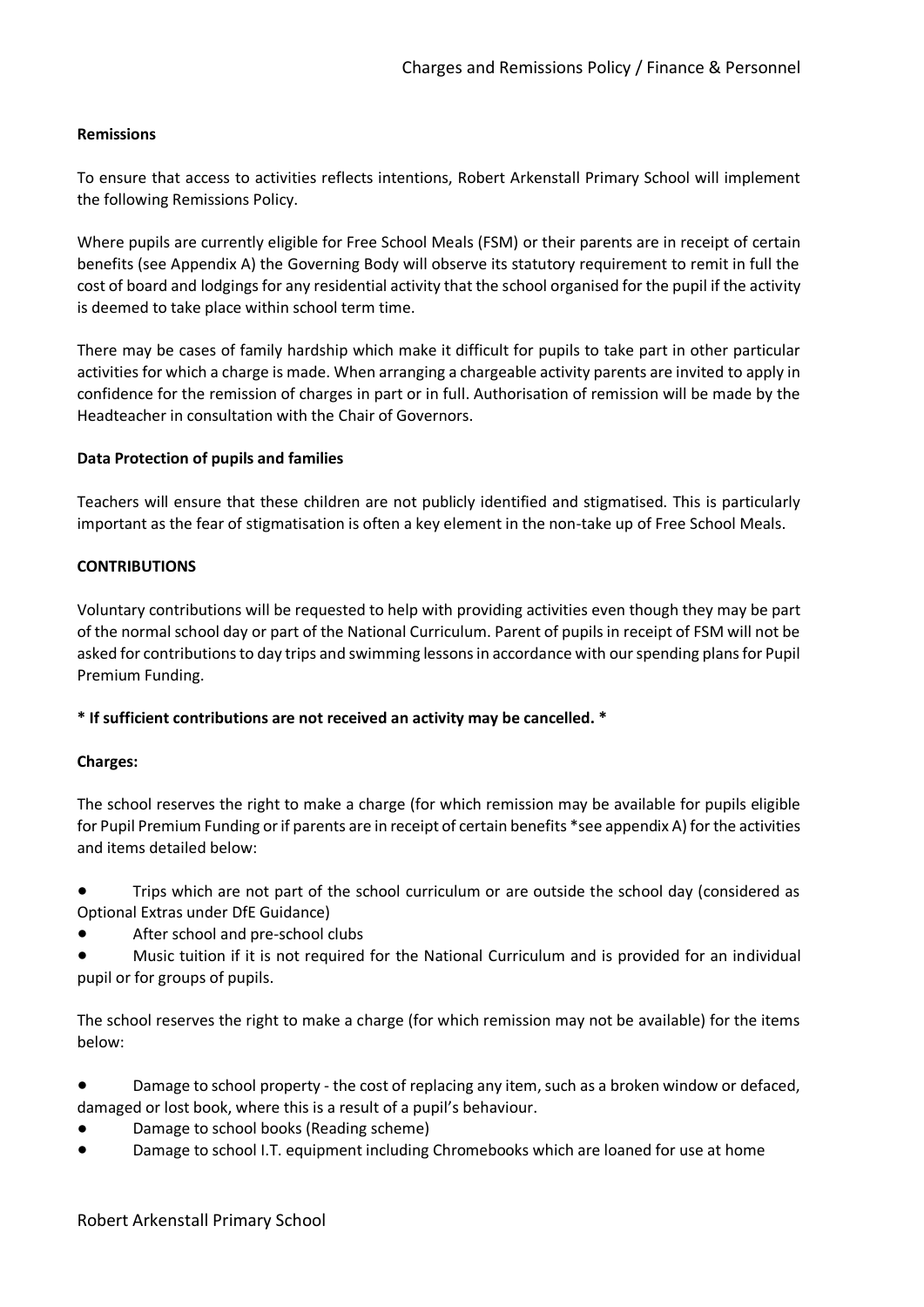#### **Residential Activity**

The DfE in its guidance to School Governors states that: "For a residential activity taking place largely during school time, or essential to the education provided at the school, no charge may be made for either the education or the costs of the travel."

In any year the cost of our regular Year 6 Residential may include a combination of chargeable and contributory costs for:

- board and lodging,
- Optional Extras (as defined by DfE *Charging for School Activities* Oct 2014)
- the cost of travel

We operate staged payments through the year for residential visits to spread the cost. As with all trips we reserve the right to cancel the trip if we do not receive enough contributions to cover the majority of the costs.

We communicate clearly that parents who can prove they are in receipt of the benefits listed in Appendix A will be exempt from paying the cost of board and lodging. Further remissions may be applied for in confidence, as above.

#### **Reports and Letters**

During the summer term, all children receive an annual report on their progress, for which no charge is made, and if children transfer to another school their files will be sent to their new school.

However, the school will charge if you request additional reports, letters or completion of forms such as in support of your child(ren)'s application to a private or non-UK school or application for a passport. This is to cover the cost of staff time to prepare such documents.

This is a fixed charge for each report or letter sent, regardless of the length of time it takes for staff to prepare the document. The charge is fixed for the academic year and is reviewed annually during the summer term.

For details of current charges, please refer to the schedule of charges at the end of this policy.

#### **School Dinners**

School dinner money must be paid in advance. It can be paid daily, weekly or half-termly.

Robert Arkenstall Primary School's online payment provider is **My Child At School.** It is possible to pay via My Child At School App or by logging on to the website [www.mychildatschool.com](http://www.mychildatschool.com/) . To access your child(ren)'s online account you will need a unique activation code. Please contact the Finance Officer at finance@robertarkenstall.co.uk if you have not received your activation code.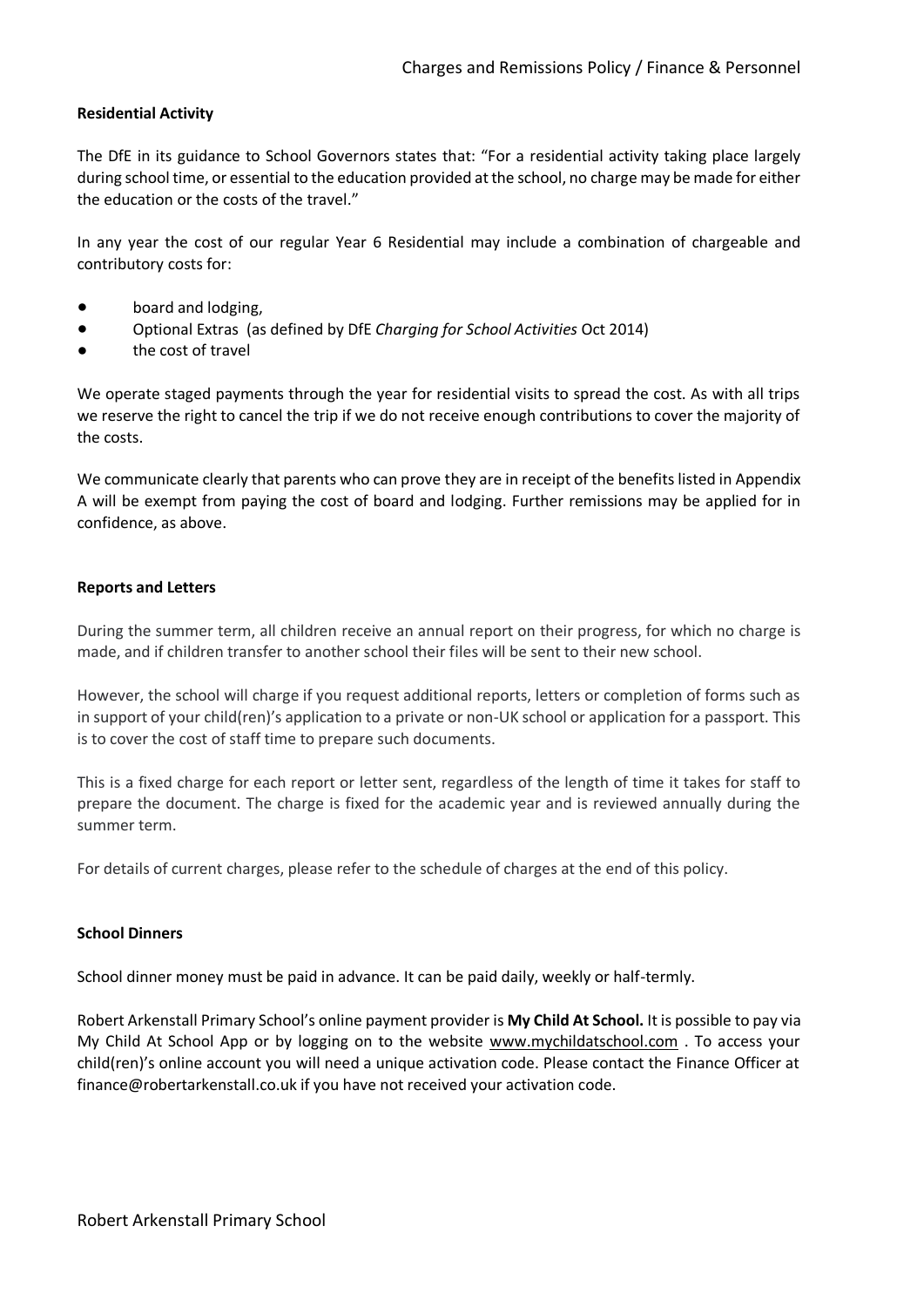#### **Payment of charges and voluntary contributions**

All charges are payable in advance.

The school ONLY accepts online payment for all charges and voluntary contributions.

#### **For reasons of cash security, please do not hand cash or cheques to staff and do not leave loose cash or cheques on desks in the office.**

The school will not pursue parents for the non-payment of voluntary contributions.

Non-payment of charges will be pursued. Children's accounts will be monitored weekly and parents/carers will be contacted to advise them of any arrears.

Failure to respond to such communication and to settle the arrears may result in your child not being able to take school dinners or participate in chargeable activities.

Materials and equipment will not be issued until payment has been received.

If you are having difficulty in paying arrears you are strongly encouraged to discuss the matter, in confidence, with the Headteacher or one of the office staff.

#### **Divorced and Separated Parents**

Financial arrangements between divorced and separated parents are a private matter for the individuals concerned. To avoid unnecessary intrusion by the school into these private matters, all correspondence regarding permissions and charges will be addressed to the parent residing at the child's registered address as recorded in the school's database. It will be the responsibility of that parent to pay any charges to the school and, if they wish to do so, to seek a contribution from the other parent towards those charges. This applies to all chargeable activities, including school meals.

Should parents wish the school to deviate from this policy, for example if parents have been awarded joint custody, the parents should jointly make a written request to the Headteacher proposing how they would like any charges to be split between them.

#### **Hire of Community Facilities**

Under Section 27(1) of the Education Act the school makes charges for the provision of community facilities. *See Lettings Policy for details of charges*.

(Robert Arkenstall Primary School will follow the relevant legislation as contained in the Education Reform Act 1988: Section 106 – 111,117, and 118. The guidance is contained in the DCSF circular 2/89: Charges for School Activities).

The school may, from time to time, amend the categories of activity for which a charge may be made.

Nothing in this policy statement precludes the School Body from inviting parents to make a voluntary contribution towards the cost of providing education for pupils.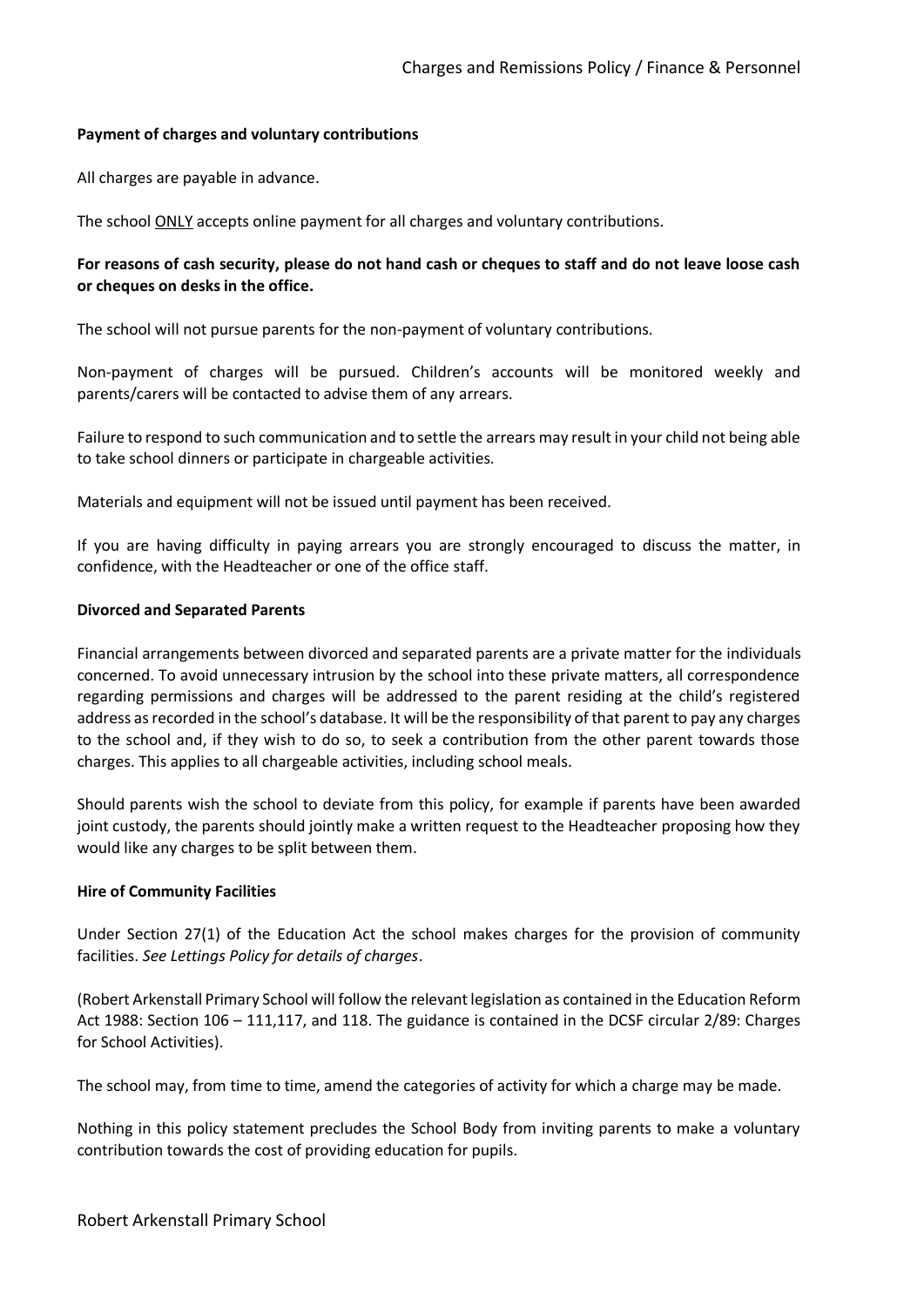#### **Appendix A**

Universal Credit in prescribed circumstances;

- Income Support (IS);
- Income Based Jobseekers Allowance (IBJSA);
- support under part VI of the Immigration and Asylum Act 1999;

Child Tax Credit, provided that Working Tax Credit is not also received and the family's income (as assessed by Her Majesty's Revenue and Customs) does not exceed £16,190 (Financial Year 2013/14);

- the guarantee element of State Pension Credit;
- an income related employment and support allowance that was introduced on 27 October 2008